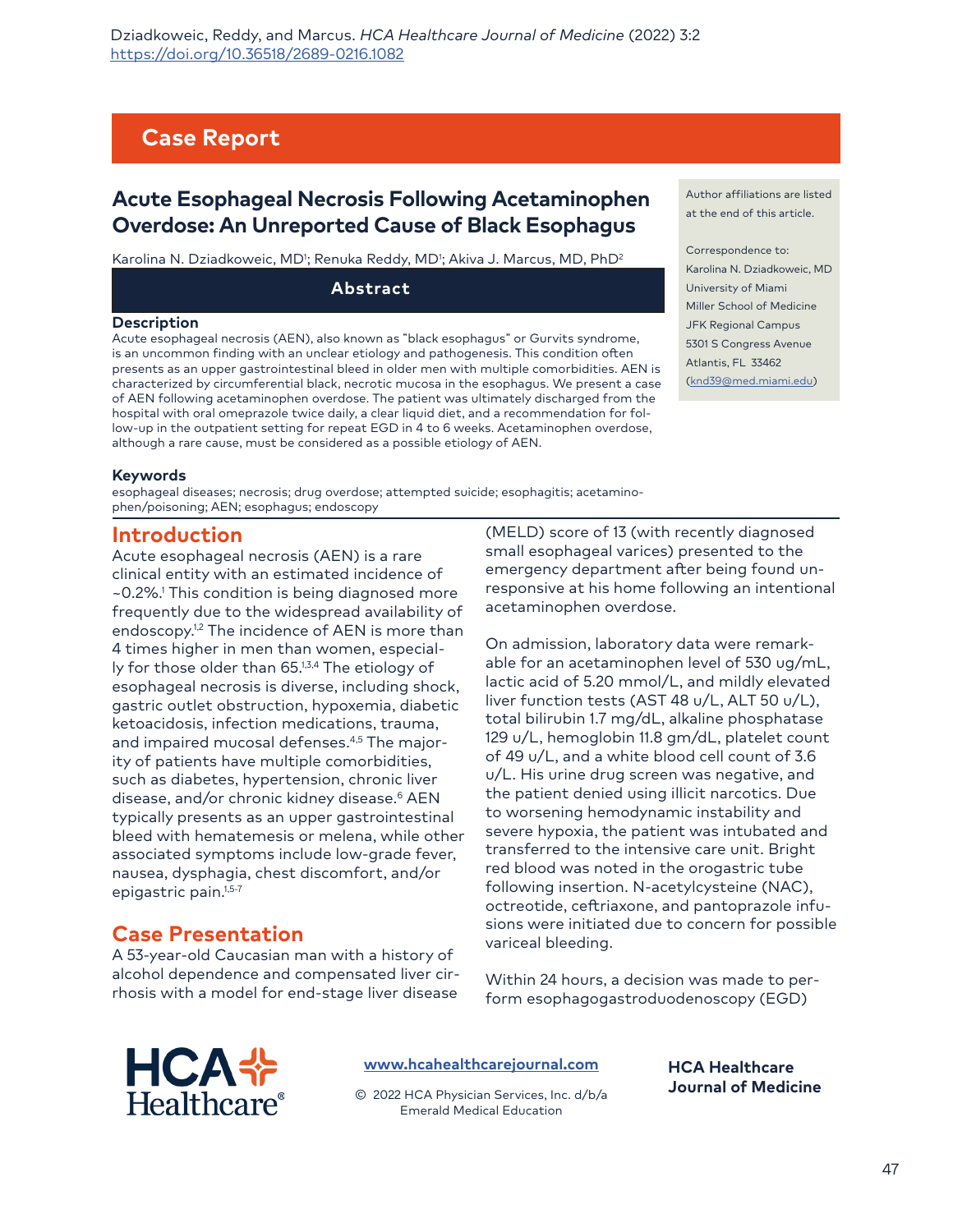### HCA Healthcare Journal of Medicine



**Figure 1.** Image shows necrotic and sloughing esophageal mucosa, consistent with the diagnosis of AEN.

that subsequently revealed severe esophagitis with diffuse circumferential necrosis and black sloughing mucosa in the mid- and distal esophagus **(Figure 1)**. No esophageal or gastric varices were seen. Given the extensive nature of necrosis observed during EGD, a chest X-ray was requested to rule out esophageal perforation. Imaging was negative for pneumatosis or free air, and the patient was treated conservatively without surgical intervention. Given these findings, the patient was diagnosed with AEN. Hence, octreotide was discontinued and the orogastric tube was removed to avoid any further esophageal trauma. The patient was switched to oral omeprazole twice daily following extubation. The patient was ultimately discharged from the hospital with oral omeprazole twice daily, a clear liquid diet, and was recommended to follow up in the outpatient setting for a repeat EGD in 4 to 6 weeks. Unfortunately, the patient was lost to follow-up and did not undergo a second EGD to assess for mucosal healing.

### **Discussion**

The reported incidence of black esophagus is very low, ranging from 0.0125% to 0.2%. AEN is a relatively rare clinical disease process with an estimated mortality rate of 38%.<sup>8,9</sup> The pathogenesis of AEN has been proposed to involve low systemic perfusion, direct toxic effect, diminished mucosal defenses, and mucosal breakdown.2,6 Due to the multifactorial etiology of AEN, patients with comorbid conditions including diabetes, hypertension, chronic liver

disease, and/or chronic kidney disease are at higher risk.<sup>2</sup> Acetaminophen-induced acute esophageal necrosis has not been described in the current review of the literature.

Currently, the "two-hit" hypothesis has been the widely accepted theory to describe the pathophysiology of AEN.3 The initial event consists of a low-flow vascular state and an inciting event resulting in esophageal injury.<sup>1</sup> It is important to note that the ingestion of corrosive agents excludes the diagnosis of AEN<sup>9</sup>; caustic ingestion was ruled out in our patient. We believe our patient developed a direct mucosal injury from the ingestion of a large amount of acetaminophen in combination with the development of a state of hemodynamic instability with shock and reduced perfusion to the region of the esophagus, leading to overt mucosal necrosis.

AEN is diagnosed 4 times more often in men than in women.7,10 Peak incidence of AEN occurs in the sixth decade of life.<sup>8</sup> AEN commonly presents as an upper gastrointestinal bleed with hematemesis and/or melena. Other associated symptoms include low-grade fever, nausea, epigastric pain, dysphagia, chest discomfort, tachycardia, hypovolemia, and/or hypotension.2,3,5,7

While a thickened distal esophagus may be seen on computed tomography imaging, EGD is considered the gold standard for diagnosis.<sup>4,5</sup> The typical endoscopic appearance of AEN is a circumferential black mucous membrane in the